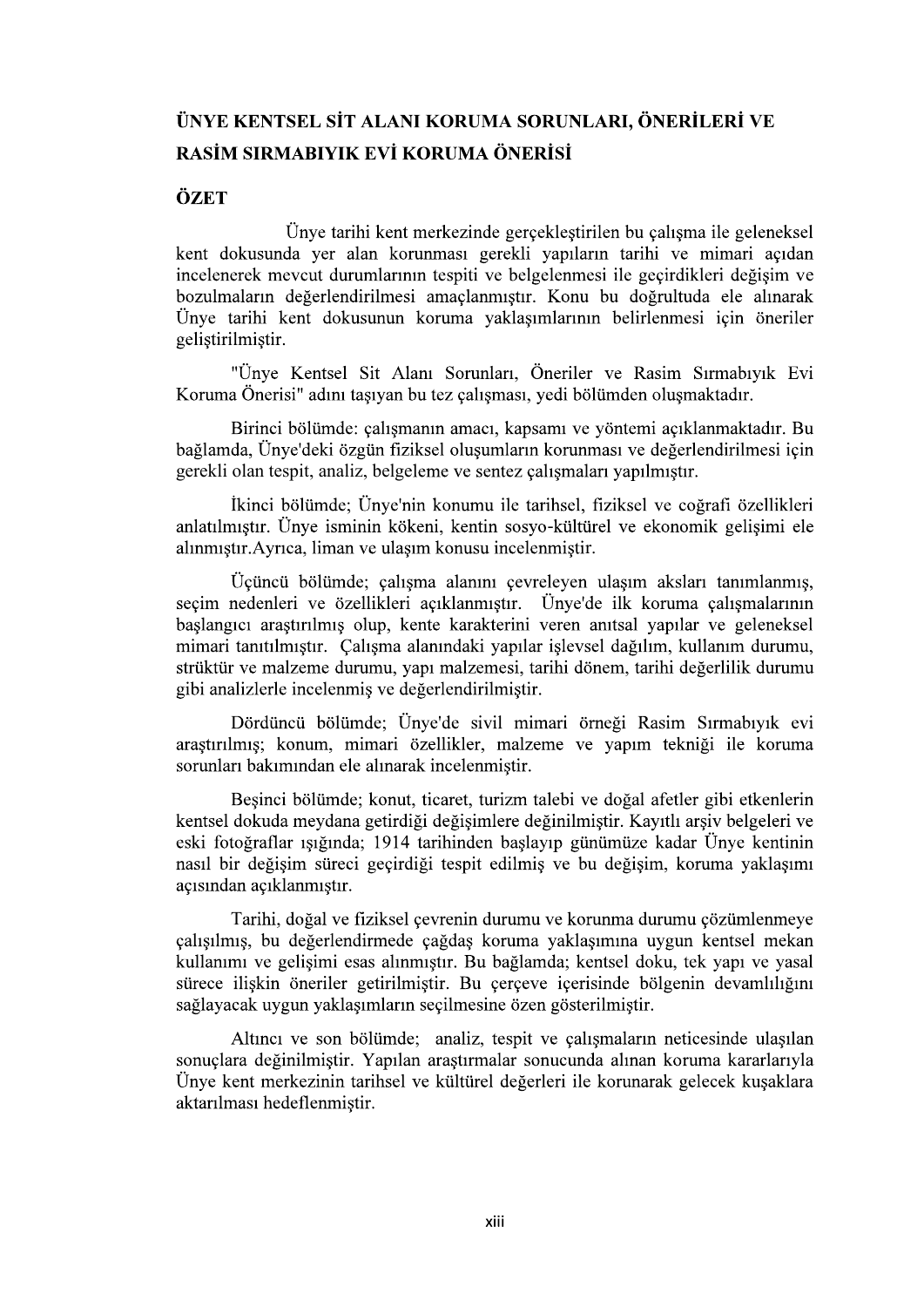## CONVERSATION MATTERS AND SUGGESTIONS FOR "ÜNYE URBAN PROTECTED AREA" AND CONVERSATION SUGGESTIONS FOR RASIM SIRMABIYIK DWELLING

## **SUMMARY**

With this study carried out in Ünye historical city centre , Being evaluated of variation and deteriorations with being documented and identified of current situations by being analyzed in terms of historical and architectural of artefacts required to be preserved taking part in conventional urban fabric has been aimed . The subject has been taken into consideration in this direction and proposals have been brought forward in order to determine the conservation approaches of Unye historical urban fabric. With this study carried out in Unye historical city centre .Being cvaluated<br>of variations by being analyzed in terms of historical and architectural of archest<br>setuations by being analyzed in terms of historical and archit

This thesis study named "Ünye Urban Protected Area Affairs, Suggestions and Conservation Suggestions for Rasim SIRMABIYIK Dwelling" consists of seven chapters.

 In the first chapter, The goal, scope and method of the study has been explained .In this regard, Detection, analysis, documentation and synthesis studies required for the conservation and evaluation of the unique physical formations in

 In the second chapter, Historical, physical and geographic properities and location of Ünye have been stated. The origin of name "Ünye" and socio-cultural transportation matters have been examined.

 In the third chapter, Transportation axes surrounding the area of study have been defined. Then, selection reasons and features of them have been explained. After being investigated the origin of time of first conservation studies in Unye , Conventional architecture and monumental structures giving to character to Unye have been identified. Next, The artefacts in study area have been examined and evaluated with the series of analysis like functional distribution, usage case, structure and material case, building material, historic period, the case of historical worthiness.

 In the fourth chapter, Rasim SIRMABIYIK Dwelling, an example of Civil Architecture in Ünye, has been analyzed. Then, it has been analysed with regards to location, architecture features, material and construction practise and conservation matters.

 In the fifth chapter,It has been regarded that the factors like dwelling ,commerce, tourism demand and natural disasters brought about changes in urban fabric. In consideration of archive documents on record and old pictures, It has been identified how the city of Ünye has a period of change from 1914 until today and this change has been explained in the way of conservation approach.

 Affairs and conservation of historical and natural environment has been tried to be analyzed. Use and development of the urban space in line with the modern conservation approach has been taken as a basis. In this context, Suggestions